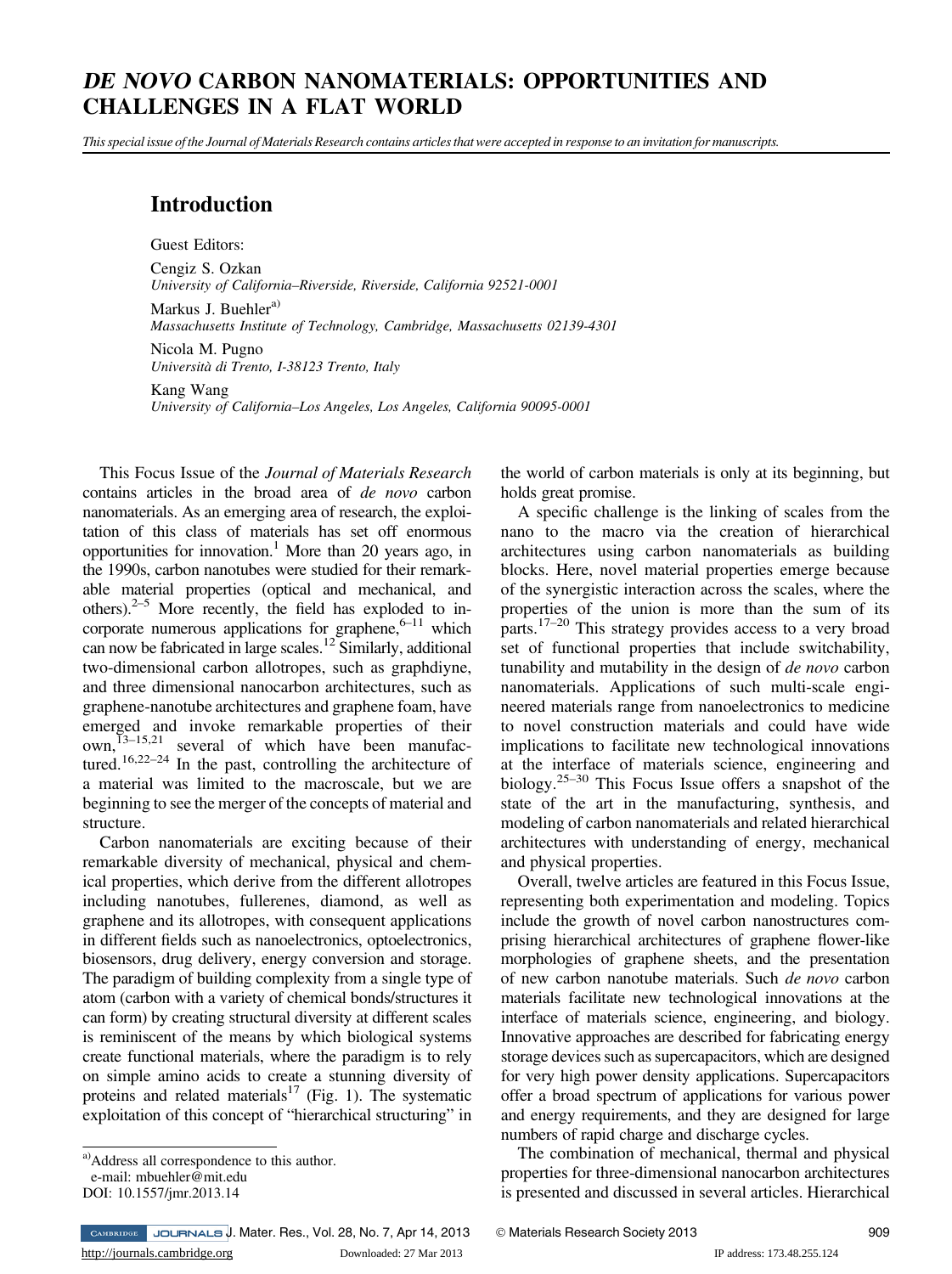

FIG. 1. Illustration of hierarchical design space of carbon materials from the atomic structure of carbon atoms to the integrated assembly in a device. The realization of multiple structural levels in de novo carbon materials is emerging as an exciting opportunity to create enhanced function at the macroscopic or device scale. Function emerges as a complex interplay of structure (S)-property (P)-process (PC) relationships that act at individual hierarchical levels  $(H_1 \dots H_N)$ . Together, the material behavior is more than the sum of its parts and can be exploited for innovative applications. The lower part shows an analogy to protein materials, depicting a similar paradigm in multi-level structuring to create a certain material function (here, an example of an amyloid protein material is shown). Figure adapted from Ref. 20 with images from Ref. 15. The graphene device is based on Ref. 7 and the image is taken from: http://www.newsdesk.umd.edu/images/scitech/graphene.gif.

architectures based on carbon nanomaterials are used in an application of pillared graphene nanostructures that provide exceptional thermal transport characteristics, showcasing a possible realization of this concept. These and other examples demonstrate that the manufacturing of such materials is not merely a theoretical concept, but holds real promise to change the way we think about materials design and incorporates a true bottom-up approach.

This collection of papers can only provide a brief overview of current materials innovations and issues being addressed, but will hopefully stimulate much further research activity. We are thankful to all authors and reviewers who contributed in the development of this Focus Issue,

and hope that readers will enjoy the research and discussion presented. We also acknowledge the staff at the Materials Research Society and Cambridge University Press for their dedication and support.

## REFERENCES

- 1. A.K. Geim and K.S. Novoselov: The rise of graphene. Nat. Mater. 6(3), 183–191 (2007).
- 2. R. Saito, M. Fujita, G. Dresselhaus, and M.S. Dresselhaus: Electronic-structure of graphene tubules based on C-60. Phys. Rev. B 46(3), 1804–1811 (1992).
- 3. R. Saito, M. Fujita, G. Dresselhaus, and M.S. Dresselhaus: Electronic-structure of chiral graphene tubules. Appl. Phys. Lett. 60(18), 2204–2206 (1992).
- 4. N.M. Pugno: Graded cross-links for stronger nanomaterials. Mater. Today 13(3), 40–43 (2010).
- 5. N.M. Pugno: The design of self-collapsed super-strong nanotube bundles. J. Mech. Phys. Solids 58(9), 1397–1410 (2010).
- 6. K.S. Novoselov, A.K. Geim, S.V. Morozov, D. Jiang, M.I. Katsnelson, I.V. Grigorieva, S.V. Dubonos, and A.A. Firsov: Two-dimensional gas of massless Dirac fermions in graphene. Nature 438(7065), 197-200 (2005).
- 7. J.H. Chen, C. Jang, S. Xiao, M. Ishigami, and M.S. Fuhrer: Intrinsic and extrinsic performance limits of graphene devices on  $SiO<sub>2</sub>$ . Nat. Nanotechnol. 3(4), 206–209 (2008).
- 8. R.K. Paul, M. Ghazinejad, M. Penchev, J. Lin, M. Ozkan, and C.S. Ozkan: Synthesis of a pillared graphene nanostructure: A counterpart of three-dimensional carbon architectures. Small 6(20), 2309–2313 (2010).
- 9. S. Guo, M. Ghazinejad, X. Qin, H. Sun, W. Wang, F. Zaera, M. Ozkan, and C.S. Ozkan: Tuning electron transport in graphenebased field-effect devices using block co-polymers. Small 8(7), 1073–1080 (2012).
- 10. S. Gilje, S. Han, M. Wang, K.L. Wang, and R.B. Kaner: A chemical route to graphene for device applications. Nano Lett. 7(11), 3394-3398 (2007).
- 11. L. Liao, Y.C. Lin, M. Bao, R. Cheng, J. Bai, Y. Liu, Y. Qu, K.L. Wang, Y. Huang, and X. Duan: High-speed graphene transistors with a self-aligned nanowire gate. Nature 467(7313), 305–308 (2010).
- 12. K.S. Kim, Y. Zhao, H. Jang, S.Y. Lee, J.M. Kim, K.S. Kim, J.H. Ahn, P. Kim, J.Y. Choi, and B.H. Hong: Large-scale pattern growth of graphene films for stretchable transparent electrodes. Nature 457(7230), 706–710 (2009).
- 13. A. Hirsch: The era of carbon allotropes. Nat. Mater. 9(11), 868–871 (2010).
- 14. S.W. Cranford and M.J. Buehler: Mechanical properties of graphyne. Carbon 49(13), 4111-4121 (2011).
- 15. S.W. Cranford, D.B. Brommer, and M.J. Buehler: Extended graphynes: Simple scaling laws for stiffness, strength and fracture. Nanoscale 4(24), 7797–7809 (2012).
- 16. A.L. Ivanovskii: Graphynes and graphdyines. Prog. Solid State Chem. (2012) In Press.
- 17. M.J. Buehler: Materials by design–A perspective from atoms to structures. MRS Bull. 38(2), 169–176 (2013), doi: 10.1557/mrs.2013.26.
- 18. J. Zang, S. Ryu, N. Pugno, Q. Wang, Q. Tu, M.J. Buehler, and X. Zhao: Multifunctionality and control of the crumpling and unfolding of large-area graphene. Nat. Mater. (2013), doi: 10.1038/NMAT3542.
- 19. N.M. Pugno: The role of defects in the design of space elevator cable: From nanotube to megatube. Acta Mater. 55(15), 5269–5279 (2007).
- 20. M.J. Buehler: Strength in numbers. Nat. Nanotechnol. 5(3), 172– 174 (2010).